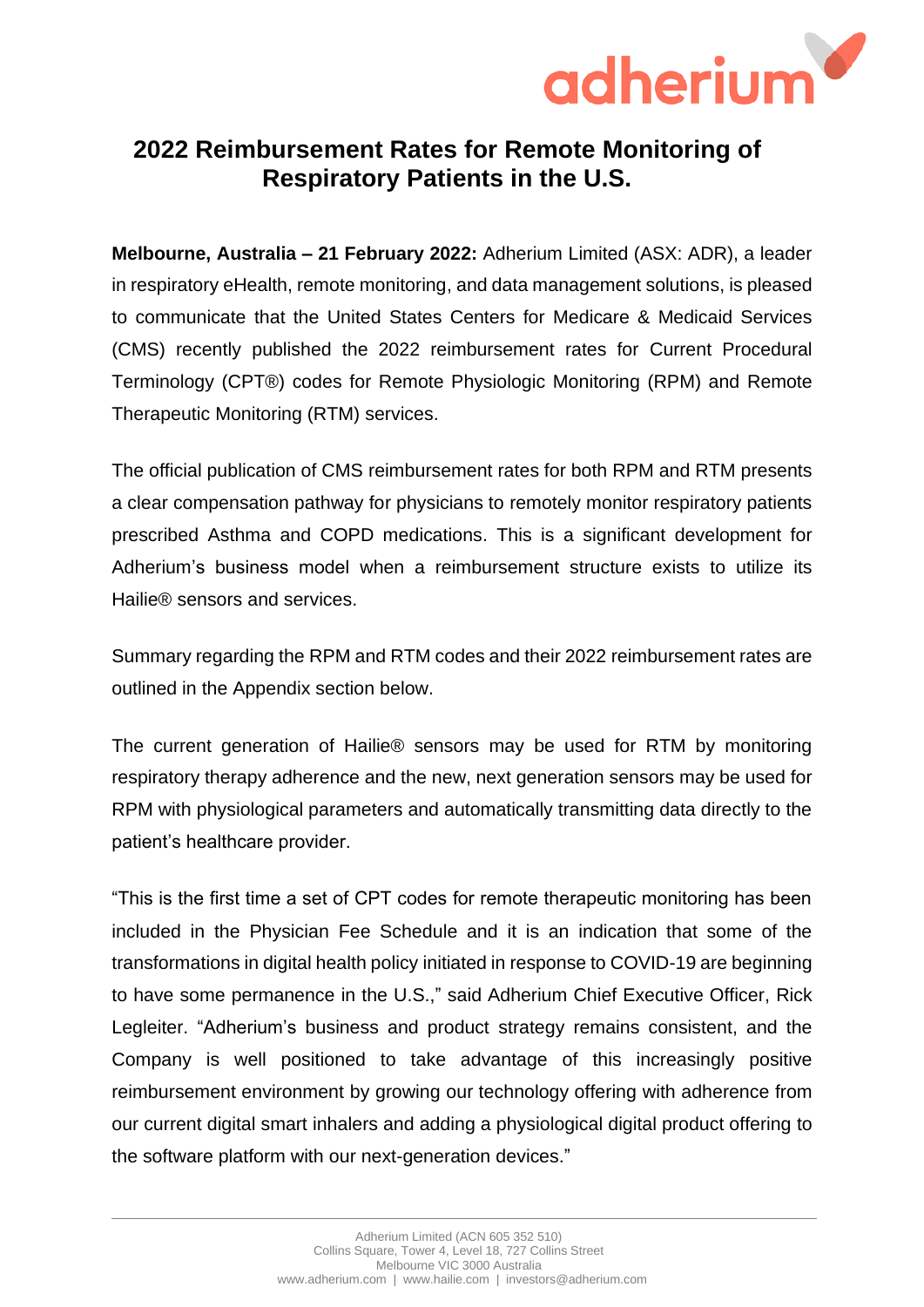

"Adherium is making great progress in establishing a leading position in providing clinicians a holistic view of patient status with digital smart inhalers providing both adherence and physiological parameters alongside other digitally enabled sensors including peak flow meters. Integrated into a single software platform this series of devices can uniquely provide clinicians with meaningful data they want and need to manage at risk and difficult to treat patients and for which payors reimburse."

## **- ENDS –**

## **About Adherium (ASX: ADR)**

Adherium is a provider of integrated digital health solutions and a worldwide leader in connected respiratory medical devices, with more than 180,000 sold globally. Adherium's Hailie® platform solution provides clinicians, healthcare providers and patients access to remotely monitor medication usage parameters and adherence, supporting reimbursement for qualifying patient management.

The Hailie® solution includes a suite of integration tools to enable the capture and sharing of health data via mobile and desktop apps, Software Development Kit (SDK) and Application Programming Interface (API) integration tools, and Adherium's own broad range of sensors connected to respiratory medications. Adherium's Hailie® solution is designed to provide visibility to healthcare providers of medication use history to better understand patterns in patient respiratory disease.

#### Learn more at [www.adherium.com](http://about:blank)

This ASX announcement was approved and authorised for release by the Board of Adherium.

**Enquiries:** WE Communications WE-AUAdherium@we-worldwide.com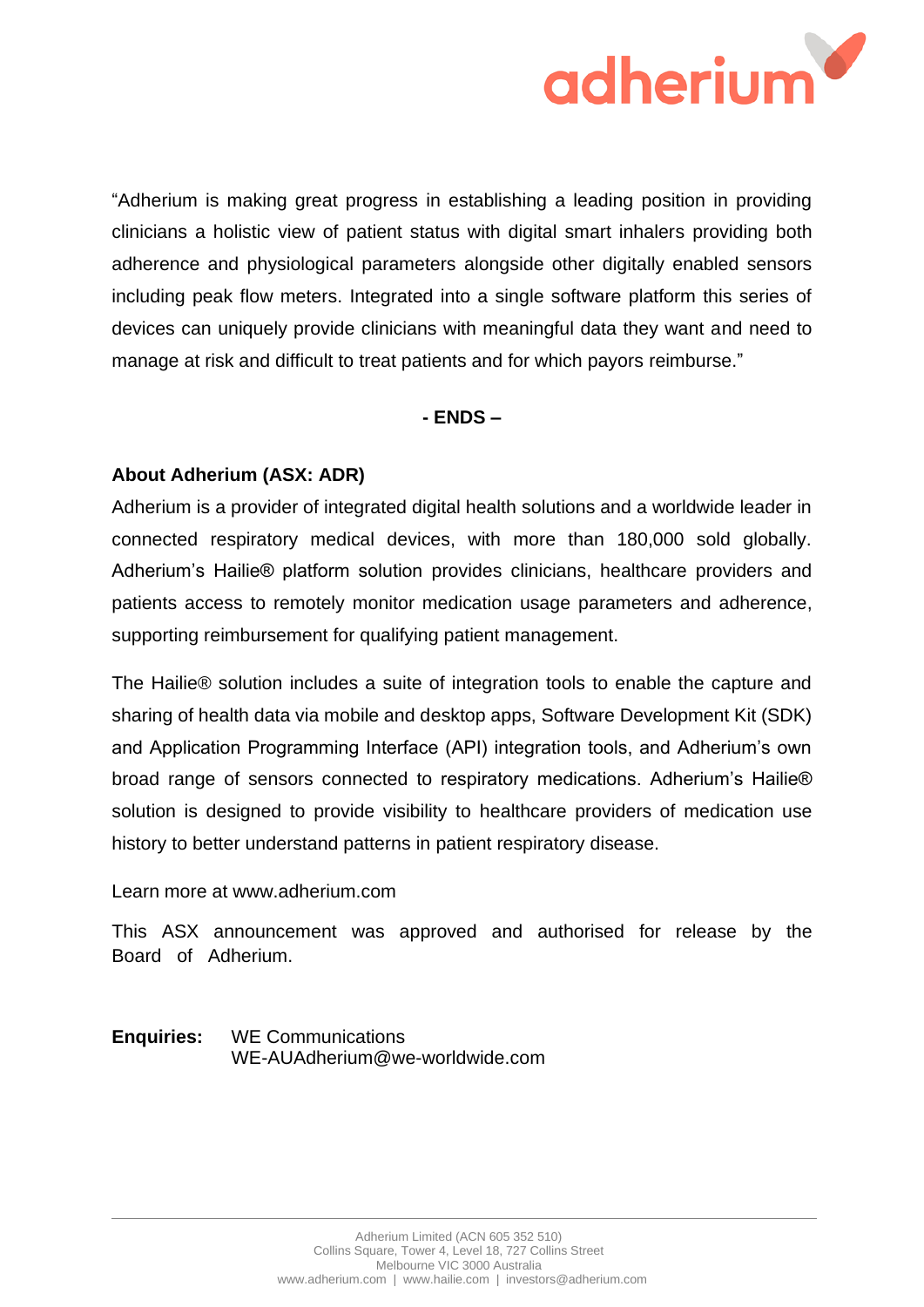

## **Appendix**

## **About RTM and RPM codes**

The Current Procedural Terminology (CPT®) code set is maintained by the American Medical Association. The CPT codes describe medical, surgical, and diagnostic services designed to standardise information on medical services and procedures among providers, patients, and payers for administrative, financial, and analytical purposes. The use of this code set is mandated by almost all U.S. health insurance payment and information systems, including CMS.

The RTM codes (98975, 98976, 98980, 98981) support the collection of nonphysiological data with focus on adherence, therapy and response, while RPM codes (99453, 99454, 99457, 99458) reimburse providers for the review of physiological data (e.g., weight, blood pressure, pulse oximetry, respiratory flow rate, blood sugar). These codes include the initial set up and provisional training to patients on how to use the medical device; regular monthly health data and alert transmissions; and the development of treatment plans.

While RPM is classified as an Evaluation and Management (E/M) service, RTM codes (98980, 98981) are classified as general medicine, which can be billed by physicians and also eligible qualified healthcare professionals. Although CMS permits therapists and other qualified healthcare professionals to bill RTM treatment management codes, direct supervision is required. Under direct supervision, the billing practitioner must immediately be available to furnish assistance and direction throughout the performance of the service and their physical presence is required.

The reimbursement rates for the new RTM closely resemble those of RPM: Initial setup and patient education (99453 for RPM, 98975 for RTM), and treatment management codes (99457-99458 for RPM, 98980-98981 for RTM) vary within US\$1.00 depending on the geographic region and clinical setting of services being rendered, while the device supply codes (99454 for RPM, 98976 for RTM) are identical regardless of region and setting.